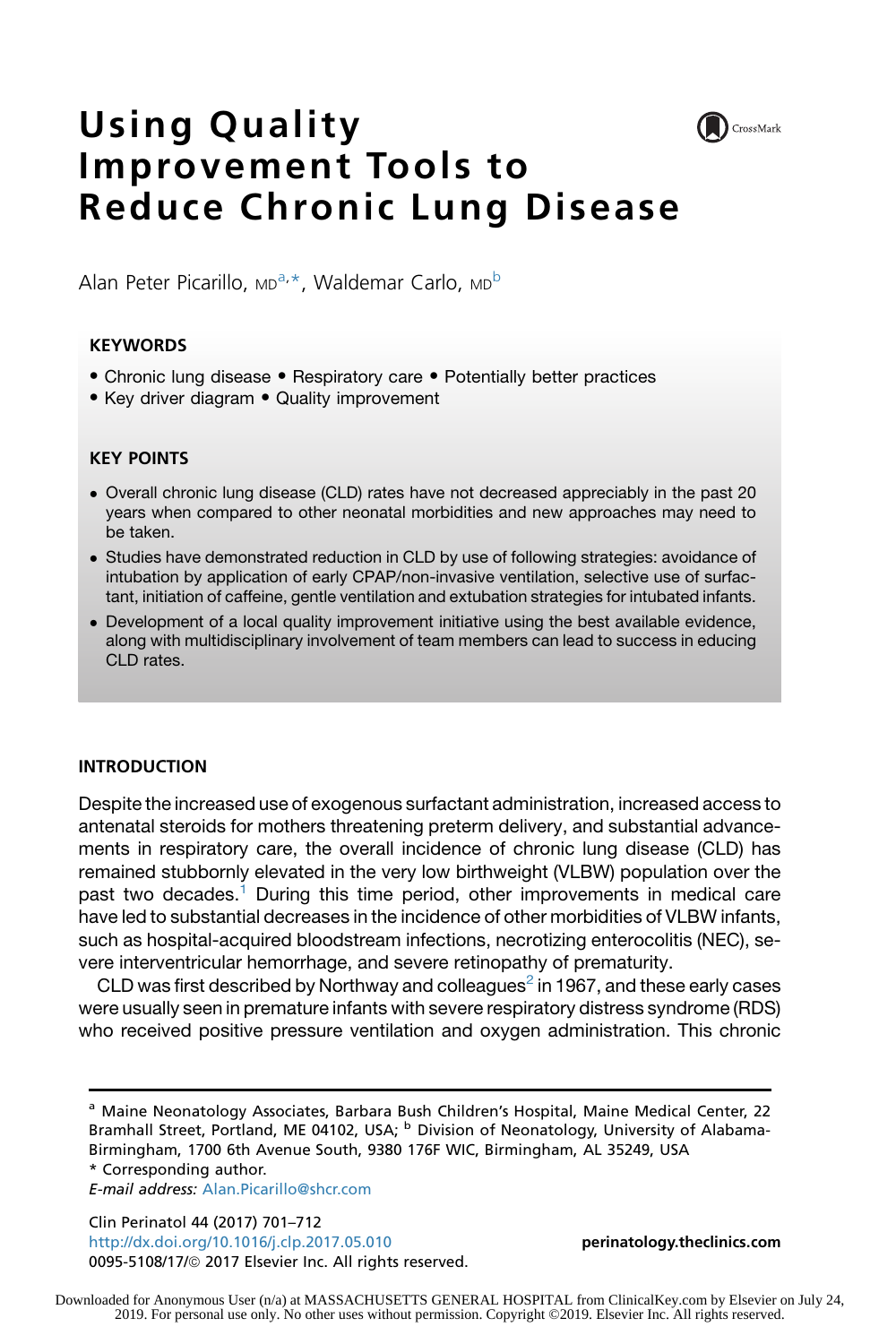pulmonary disease was descriptively named bronchopulmonary dysplasia (BPD) because of the pathologic changes of injury and cellular repair of the parenchyma of the lung tissue, coupled with alterations in growth of the developing lung. Before the advent of mechanical ventilation, infants with RDS had high mortality rates because it was the leading cause of death in live-born premature infants; after the introduction of mechanical ventilation in neonatal care, BPD was seen primarily as a disease of mechanically ventilated late preterm infants. In modern times, because of advancements in neonatal care, infants at this gestation now rarely have severe pulmonary-related morbidity, and CLD is primarily seen in smaller preterm infants.

CLD is currently defined as need for supplemental oxygen for infants at 36 weeks corrected postmenstrual age, $3$  although there remains a spectrum of severity of illness for infants with this diagnosis. Newer definitions have been proposed to reflect this reality with the following classification: mild CLD is need for supplemental oxygen at 28 days, but not at 36 weeks post-menstrual age (PMA); moderate BPD is need for supplemental oxygen at 28 days and less than 30% oxygen at 36 weeks PMA; and severe BPD is need for supplemental oxygen at 28 days and greater than 30% oxygen at 36 weeks PMA and/or positive pressure ventilation at 36 weeks PMA.[4](#page-10-0)

Quality improvement (QI) projects have become a mainstay of neonatal care over the past decade, with an increasing number of publications devoted to this topic. Neonatal intensive care units (NICUs) are well positioned for QI projects because of a long-standing history of participation in data collection, data benchmarking, and collaborative learning opportunities that exist throughout neonatology.[5](#page-10-0)

Borrowing liberally from manufacturing and other industries, medicine has started to embrace the theory and methodology of QI science and how to apply that science to their daily work in improving the care of infants and families in their respective NICUs.

There have been several single-center and multicenter publications that have demonstrated QI projects leading to a reduction in CLD,<sup>[6–8](#page-10-0)</sup> but there has been no sus-tained overall decrease in CLD rates in VLBW infants in large national data sets.<sup>[1,9,10](#page-9-0)</sup> Many interventions that are described at the unit-level have either not been translatable or have not been successful in a broad application across a multitude of NICUs. This disparity between successful local initiatives and lack of widespread improvement likely highlights the importance of local context. Although any QI effort needs to structure its measures and interventions to the local environment, this may be particularly true for neonatal respiratory care, where the complex nature of CLD requires specific interventions and culture change that may not be easily translated from one NICU to another. $11$ 

This article examines several strategies to reduce CLD in premature infants. It is hoped that the information provided is useful to neonatal providers seeking to evaluate or improve respiratory care practices in their NICU with a goal of reducing the burden of CLD in their patients and their families.

# QUALITY IMPROVEMENT FOR CHRONIC LUNG DISEASE: GENERAL CONSIDERATIONS

A broad and expansive description of QI science and methods has been discussed extensively in other articles and is not included here. However, several common principles are important to apply when focusing on QI for CLD reduction. A specific QI project for CLD, similar to other projects, must be based on best available evidence in the medical literature, expert recommendations, or based on work by previous QI initiatives. Clinical practices that have the potential to improve the outcomes of neonatal care are known as potentially better practices (PBPs).<sup>[12](#page-10-0)</sup>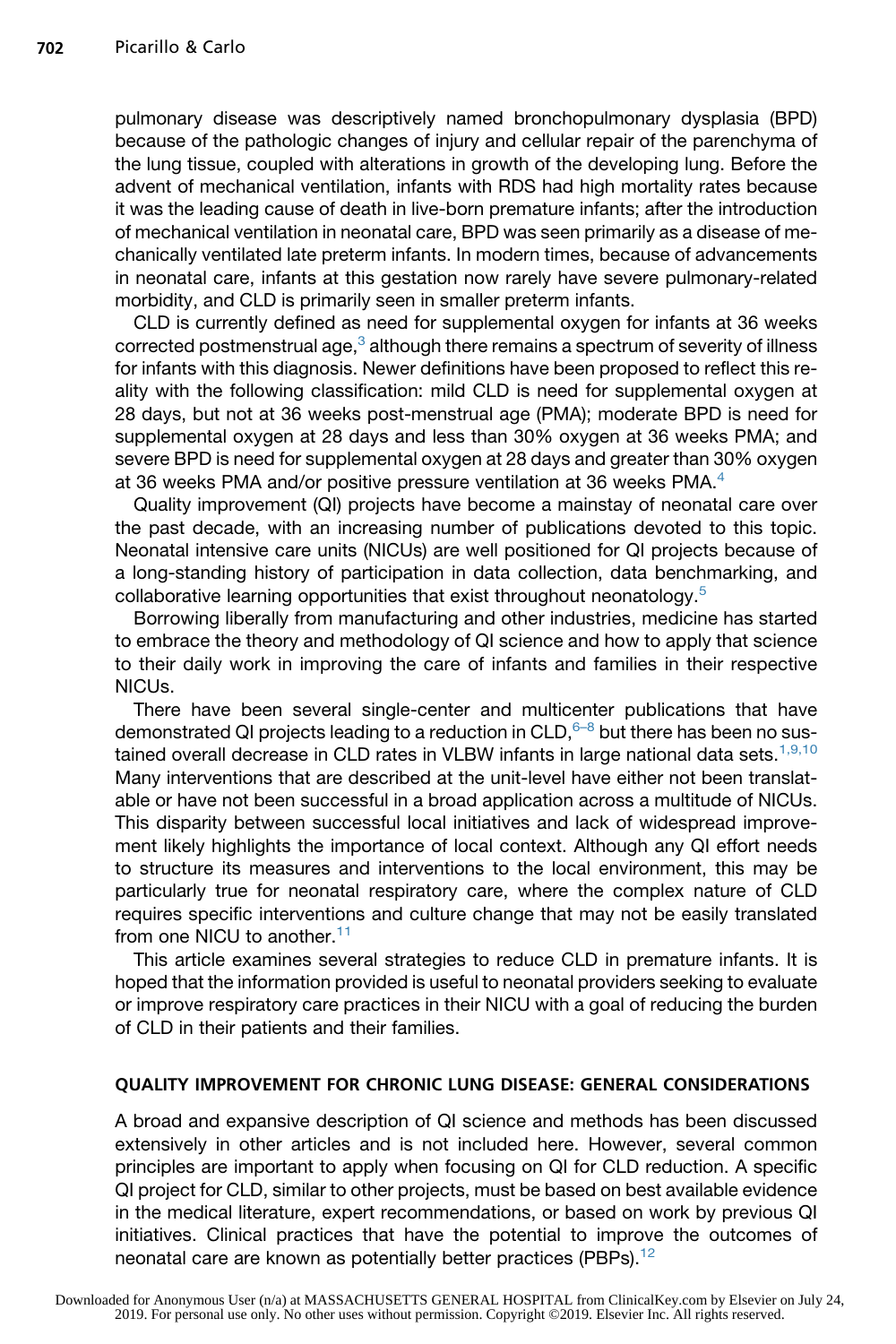These PBPs are existing recommendations or protocols that have the potential to improve the care and change the outcome of the specific clinical project. They are tested, modified, and changed to fit each individual NICU microsystem in which they are introduced; not all PBPs work for each and every unit. Examples of specific PBPs vary for reducing the incidence of CLD or lung injury, but most include the use of early continuous positive airway pressure (CPAP), caffeine use in specific populations, selective surfactant use, minimization of the duration of mechanical ventilation, and gentle ventilation strategies.

Once a unit-based multidisciplinary team (including parent or family members) has been established and executive leadership buy-in obtained by the team, progression to the QI project involves the choosing of a specific aim or aims from a list of accepted PBPs or toolkits, many of which are available in previously published QI initiatives or retrieved online. Construction of tools, such as key driver diagrams, can help structure the team and allow for all members to contribute and understand the rationale for new changes to practice that are being introduced.

# QUALITY IMPROVEMENT FOR CHRONIC LUNG DISEASE: SPECIFIC STRATEGIES

Several specific strategies have evidence supporting their use in improvement initia-tives to reduce CLD. Some of these are summarized next, and [Table 1](#page-3-0) provides an overview of how these strategies can be used in the context of a local QI effort.

## Early Continuous Positive Airway Pressure

Multiple trials have proven the benefit of early nasal CPAP in the delivery room for initial respiratory stabilization of the preterm and even the extremely preterm infant,  $13-15$  with a combined reduction in death or CLD. Even the most preterm infant at 24 to 25 weeks gestation has shown benefit from this approach with a lower mortality rate in the COIN (Continuous Positive Airway Pressure or Intubation at Birth) trial when compared with initial planned intubation/mechanical ventilation group. CPAP started soon after birth is a strategy that seems to reduce CLD/death and is an accepted alternative to prophylactic surfactant approach.

After the aim statement has been created by the team, measurement for this specific intervention needs to be chosen, with common measurement point consisting of percent of infants who receive nasal CPAP before positive pressure ventilation via an endotracheal tube. A potential complication of earlier CPAP use is higher risk of pneumothorax. In the COIN trial, a higher pneumothorax rate was seen in the CPAP group compared with the immediate intubation group, but this was not seen in other trials, and was not significantly different between the two groups in metaanalysis. Nevertheless, tracking pneumothorax rates as a balancing measure should be considered.

Certain barriers exist for starting CPAP soon after birth. The most common barrier identified is the belief that VLBW infants, especially extremely low birth weight infants, require immediate intubation and surfactant therapy. However, there have been several trials that do not lend support to this approach as being superior to a nasal CPAP-first approach.<sup>13,16-18</sup>

One strategy that can help address staff concerns includes the development of a consensus guideline with specific criteria for delivery room management of premature infants with noninvasive ventilation. Participation of all team members including physicians, neonatal nurse practitioners, neonatal nurses, respiratory therapists, family members, and other allied health professionals would allow for locally constructed guidelines based on a shared approach and would be extremely effective in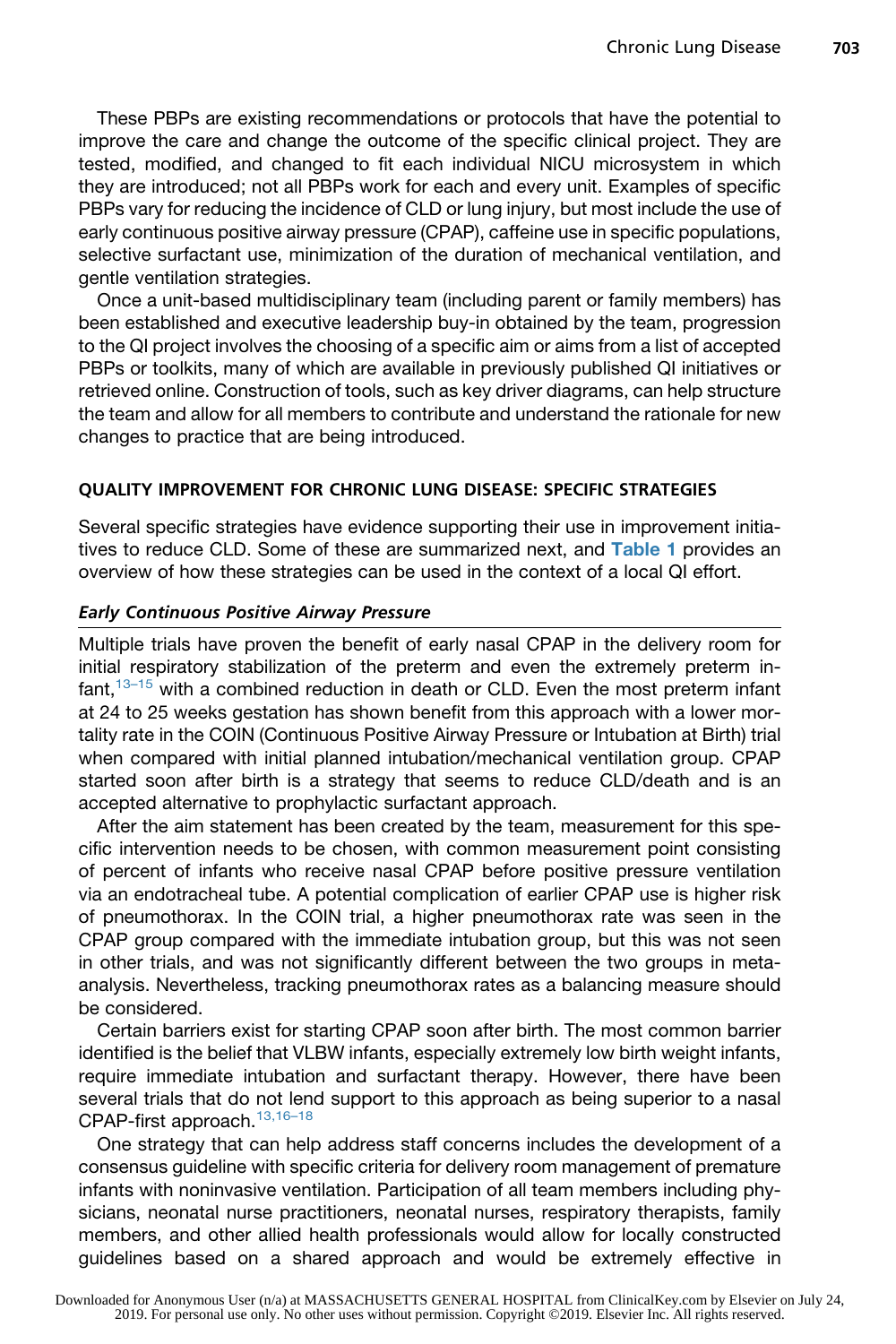704

#### <span id="page-3-0"></span>Table 1Specific strategies for <sup>a</sup> quality improvement initiative to reduce chronic lung disease Intervention Process Measure Balancing Measure PDSA/Test of Change Barriers to Change Early CPAP Early CPAP in delivery room for infants that meetcriteriaNumber of infants CPAPattempted in the delivery roomPneumothorax Apply early CPAP to spontaneously breathing infant in delivery room Preconceived notion thatinfants <28 wk need tobe ventilated at birthSelectivesurfactantDevelop criteria for INSURE methodNumber of infants whomeet criteria but werenot extubatedPneumothorax Develop criteria for intubation andsurfactant administrationPractice patterns to leave infants intubated for <sup>a</sup>period of time following surfactantCaffeine Start caffeine on infantswhen weaning from ventilatorNumber of infants whowere started on caffeineNumber of intubatedinfants still oncaffeine >7 dDevelop protocol with standard caffeine dosing for initiation andmaintenanceFear of increased rates ofNECGentleventilationReduction of tidal volumeto specified daily target Daily audits on ventilator setting with recorded tidal volumesNumber of ventilatorchanges Develop <sup>a</sup> specific tidal volume target Inability to accurately measure tidal volumesExtubationguidelines Develop criteria for extubation of ventilatedinfantsAttempt SBT on all infants before extubationNumber ofreintubationsDevelop passing criteria for SBT for infants ready for extubationPrevious practice of allowing infant to remain ventilated "vent togrow"

Abbreviations: INSURE, intubate, surfactant, extubate; PDSA, Plan, Do, Study, Act; SBT, spontaneous breathing test.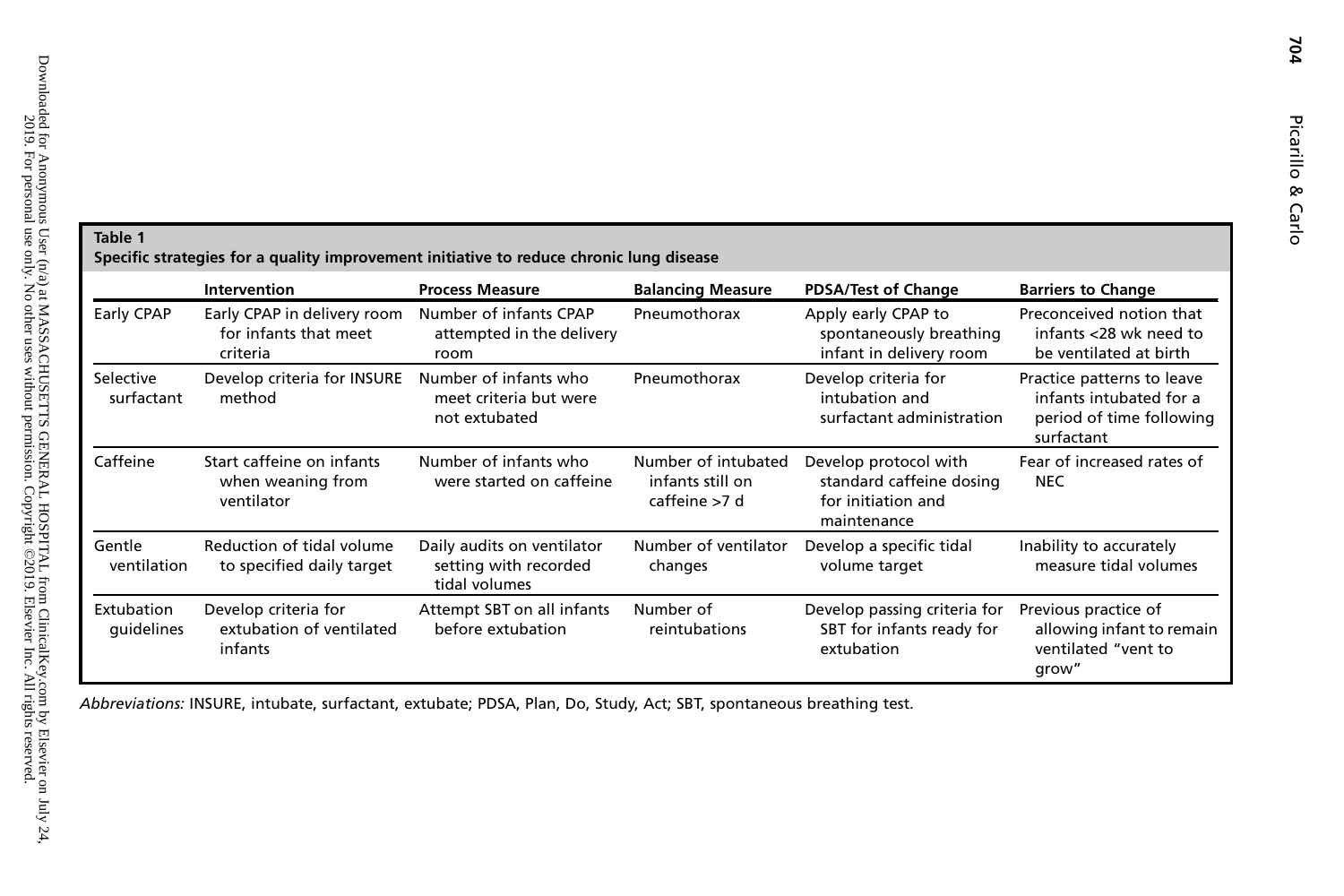overcoming staff resistance or staff perceptions regarding the need for immediate intubation.[19](#page-10-0) Based on best available evidence and this local consensus-driven process, each NICU team should detail specific criteria for infants that may be appropriate candidates for early CPAP in their NICU, based on gestational age, presence of antenatal steroid administration, and other factors, and should then prospectively collect process and outcomes data closely, along with prompt feedback to team members.

# Selective Surfactant Use

Surfactant-replacement therapy has been an effective mainstay therapy for RDS in neonates and has been shown to decrease mortality, combined outcome of death/CLD, and pneumothoraces. $20,21$  Given the evidence described supporting early CPAP as an improvement strategy for very preterm infants, the role of surfactant must be considered differently. Earlier studies advocated for prophylactic surfactant, but more recent data demonstrated that early CPAP in the delivery room versus prophylactic surfactant has improved outcomes (lower death/CLD combined outcome) when compared with CPAP alone.<sup>[18](#page-10-0)</sup> In the SUPPORT (Surfactant, Positive Pressure and Oxygenation Randomized Trial) trial,<sup>[13](#page-10-0)</sup> infants 24 to 25 weeks who were randomized to CPAP had a lower mortality rate than infants who were intubated and received prophylactic surfactant.

Based on these data, current guidelines advise noninvasive ventilation as a PBP in the delivery room, but if the neonate requires intubation and mechanical ventilation, then administration of surfactant within the first 3 hours of life reduces mortality and morbidity associated with RDS.<sup>[20](#page-11-0)</sup>

In addition, techniques to avoid prolonged positive ventilation and the concomitant damage to lung tissue, such as intubate-surfactant-extubate and less invasive surfactant administration, may reduce CLD and the need for ventilation $22-24$ 

Development of guidelines and workflow to introduce early CPAP/noninvasive ventilation in the delivery room with previously agreed on indication for administration of rescue surfactant is an important component to selective surfactant use in a NICU. Measurement of how many infants at a specified gestational age have an attempt at noninvasive ventilation allows for the unit-based QI team to further refine their protocols to stratify which infants are successful with this approach. Having a unit-based approach<sup>[19](#page-10-0)</sup> to the use of intubation and surfactant-replacement therapy based on agreed on parameters (eg,  $pH < 7.2$ ; Fio<sub>2</sub> > 40%; increased work of breathing) and prospectively collecting data on compliance with the parameters to give feedback to providers is valuable. An example of such an approach is given in [Fig. 1](#page-5-0). Also, it is important to collect data on balancing measures, such as pneumothoraces, to confirm that the local change in practice is not leading to worse outcomes.

# **Caffeine**

Apnea is a common occurrence in NICUs, especially prevalent in VLBW infants less than 32 weeks gestation.<sup>[12](#page-10-0)</sup> The CAP (Caffeine for Apnea of Prematurity) trial demonstrated that infants less than 1250 g who did not receive caffeine treatment had increased CLD and additional short-term and long-term morbidities. $25$  In addition, infants who received caffeine in this trial had decreased time on ventilator support, decreased postnatal corticosteroid use, and decreased oxygen use when compared with the placebo group. Long-term developmental outcomes did not differ between in the two groups, $26$  but the short-term pulmonary benefits of caffeine treatment were important.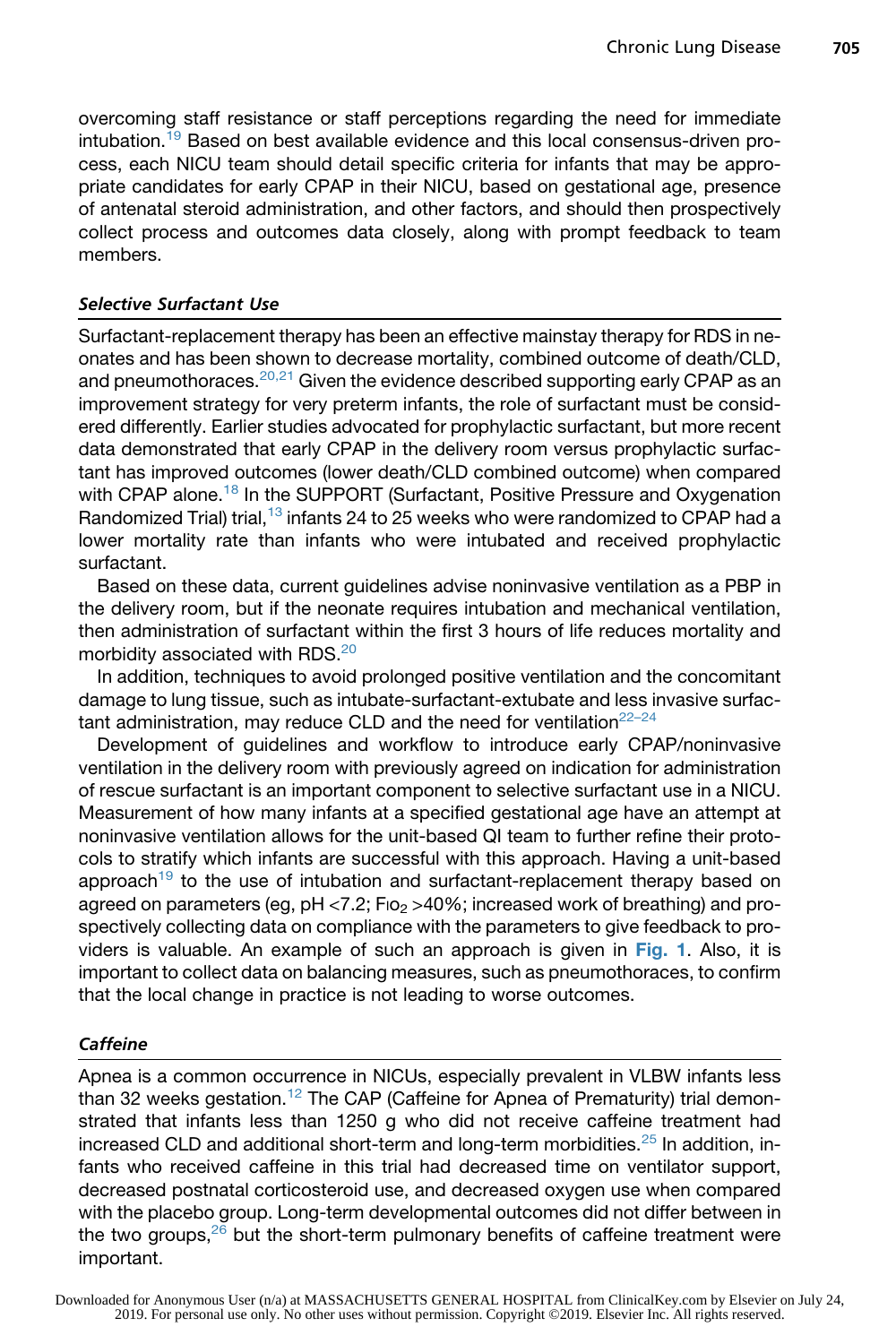<span id="page-5-0"></span>

Fig. 1. Respiratory management of infants. Fio<sub>2</sub>, fraction of inspired oxygen; HFOV, high frequency oscillatory ventilation; SIMV/PS, synchronized intermittent mandatory ventilation/ pressure support. (From Levesque BM, Kalish LA, LaPierre J, et al. Impact of implementing 5 potentially better respiratory practices on neonatal outcomes and costs. Pediatrics 2011;128(1):e221; with permission.)

NICUs should consider establishment of a local guideline for caffeine administration, in consultation with hospital pharmacists. Specific components of this guideline should include initiation of caffeine when weaning from the ventilator, dosing caffeine with a standard loading dose and maintenance dose, and conversion of intravenous caffeine to enteral when a certain volume of feeds are reached. Such measurements as number of eligible infants who received caffeine or the time from birth when caffeine was first received by the infant are metrics that can be tracked by teams that use this as a process measure. Barriers, such as the fear of increased rates of NEC with admin-istration of methylxanthines, have not been noted in larger studies.<sup>[25](#page-11-0)</sup>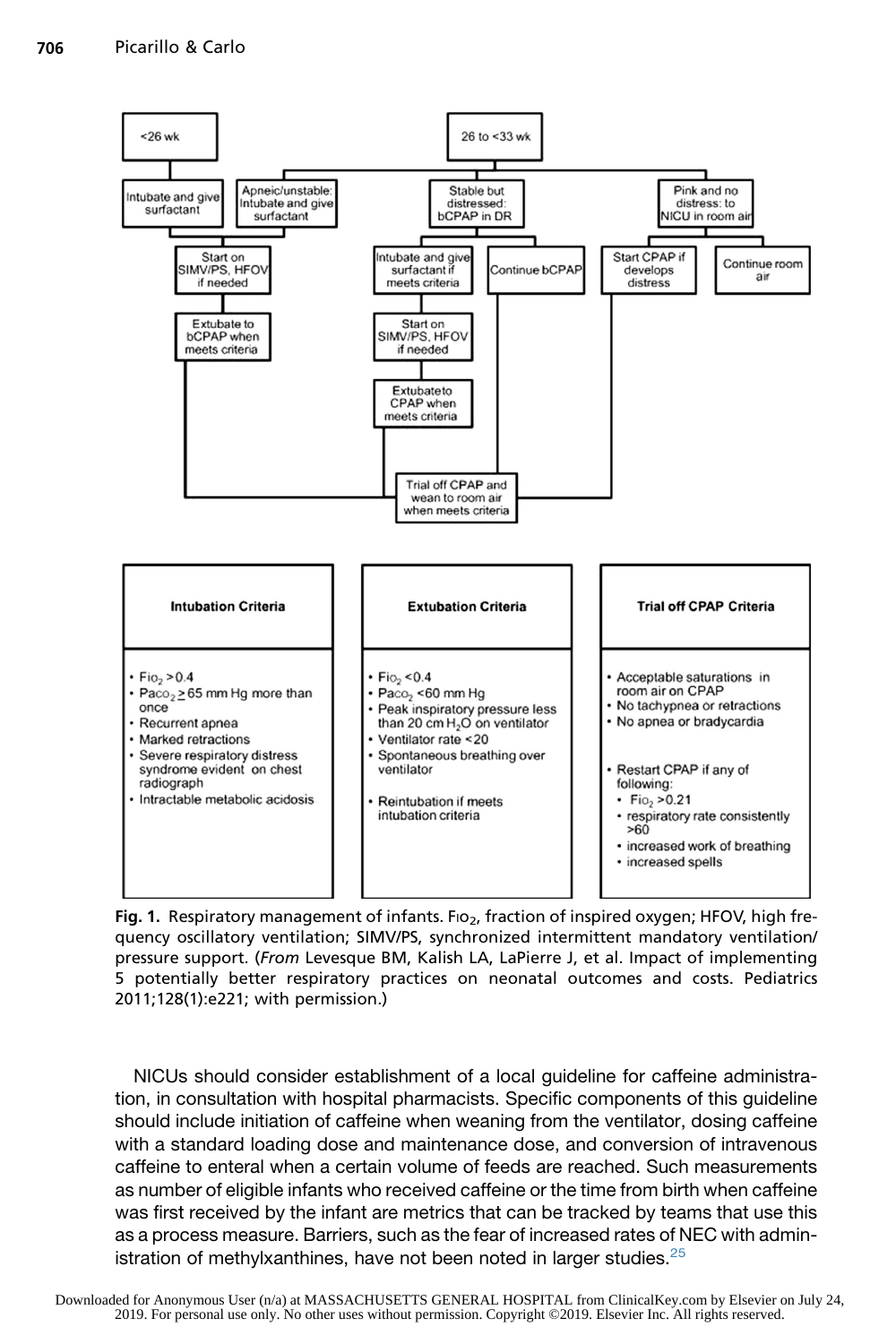# Gentle Ventilation (Low Tidal Volume/Permissive Hypercapnea)

During mechanical ventilation of an infant, a balance must be achieved where the infant is provided with the lowest possible inspiratory pressure to minimize volutrauma, but enough pressure to ensure adequate gas exchange. Expiratory tidal volume may be measured by the ventilator and a goal of no more than 4 to 6 mL/kg. The respiratory system of premature infants with RDS has low lung compliance, coupled with low resistance, which leads to a short time constant. To take advantage of these characteristics in a recently delivered infant, optimal ventilation with short inspiratory times and fast rates results in less air leak syndromes and nonsignificant mortality when compared with infants ventilated with slow rates and long inspiratory times. $27$ 

Permissive hypercapnia is a ventilatory strategy that may reduce injury to the developing lung through a variety of mechanisms. Data based on the current literature, pertinent physiologic rationale, and experimental research demonstrate that permissive hypercapnia may be beneficial. Several trials suggest that a strategy of permissive hypercapnia (usually limited by a pH of at least 7.2) started early, before initiation of mechanical ventilation, combined with prolonged permissive hypercapnia during mechanical ventilation optimizes pulmonary/survival benefits and seems to be safe in neonates.<sup>[13,28](#page-10-0)</sup> These data support the use of permissive hypercapnia as an alternative to traditional ventilator support strategies that aim to maintain normocapnia. Further research is necessary to elucidate better strategies of permissive hypercapnia, such as target  $CO<sub>2</sub>$  levels, duration of the intervention, and minimal tidal volume ventilation.

QI projects centered on gentle ventilation and permissive hypercapnia can have an aim to reduce tidal volume of the infant to a specific target (eg,  $<$ 4–6 mL/kg) and mildly elevated  $P_{C_2}$  (<65 mm Hg) to mechanically ventilated infants. Daily audits of ventilated infants (tidal volumes with accompanying ventilator settings and  $Pco<sub>2</sub>$  levels) with feedback given to provider and team allows for needed adjustments to be made in the PDSA (Plan, Do, Study, Act) cycles of this specific initiative. Barriers to this test of change include a tradition of long-standing ventilator settings with resistance of low inspiratory pressures and high ventilator rates, along with providing normocapnia to ventilated infants; education to all team members (physicians, nursing, respiratory therapists, and families) on this approach may ease its adoption and acceptance.

# Extubation Strategies and Protocols

One of the most difficult decisions in a NICU involved the timing of weaning and extubation for a mechanically ventilated infant. The potential success of rapid weaning and extubation needs to be weighed against the potential negative outcome of an infant who may develop clinical deterioration and then require subsequent reintubation shortly after being extubated.

High level of evidence and standard criteria for extubation guidelines in neonatal medicine do not exist. The decision to extubate an infant is usually left to the clinical team who may not have defined criteria for extubation readiness. In the absence of defined extubation criteria, infants may remain ventilated longer than needed, along with a potential for ventilator-induced volutrauma. Some researchers have evaluated the utility of a spontaneous breathing test (SBT) to select and predict VLBW infants who may have greater success with extubation. The SBT is a 3-minute period of endotracheal intubation and infants who are successful are then extubated. Most infants who were successful with the SBT remained extubated, with 22% of this cohort needing reintubation, $29$  but further studies are needed to evaluate the diagnostic accuracy of this test.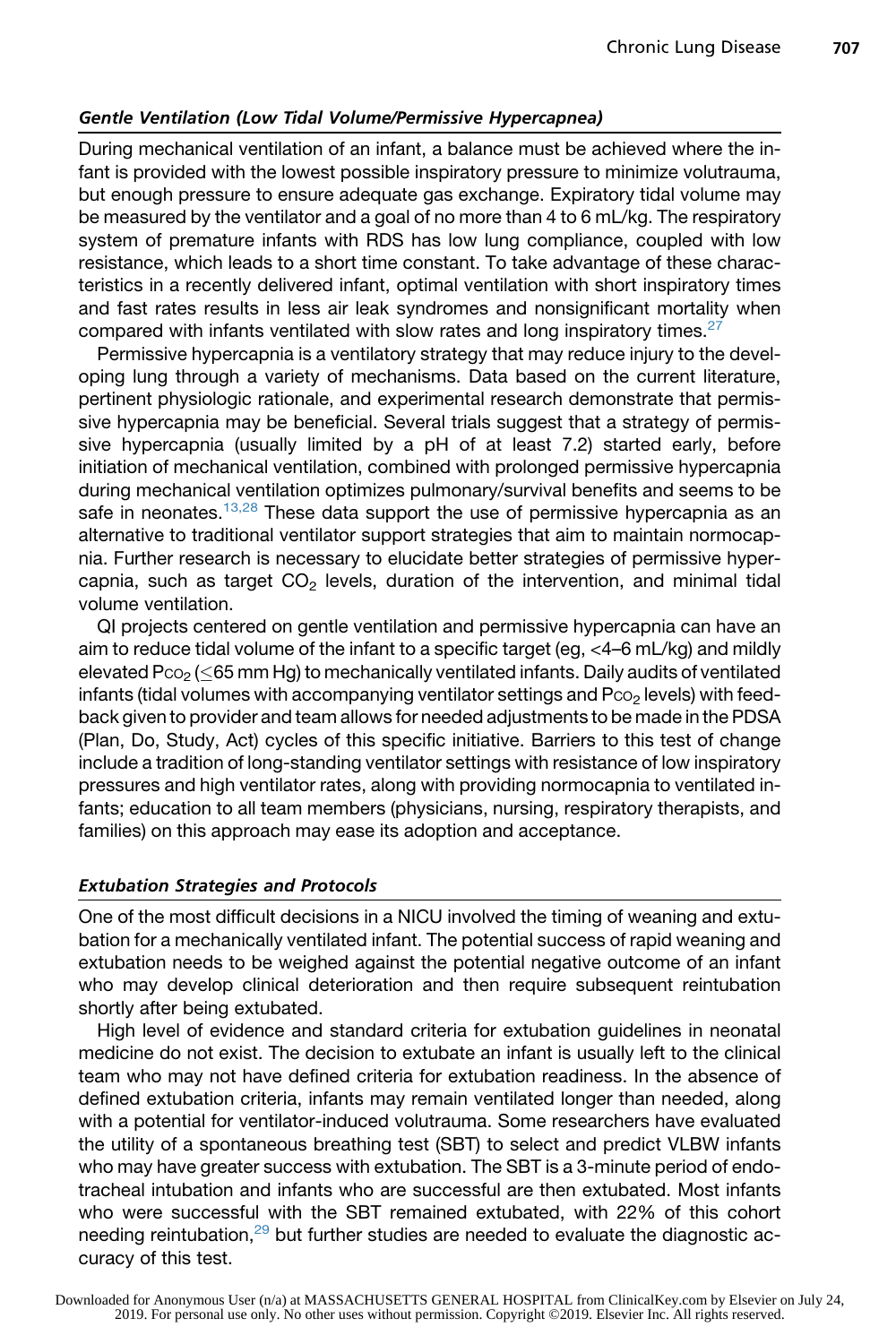Another bedside test that has been evaluated for extubation readiness is the minute ventilation test (MVT), where the minute ventilation on endotracheal CPAP alone must be greater than 50% of the minute volume of mechanical ventilation. In one small study, $30$  infants who were extubated according to success of an MVT were extubated several hours earlier (8 vs 36 hours) when compared with those infants who were evaluated clinically; the extubation rates in both groups were similar.

Creation a local protocol for extubation readiness can incorporate existing bedside tests, such as SBT or MVT, with defined criteria (eg,  $pH > 7.2$ ; Pco<sub>2</sub> <60 mm Hg; Fio<sub>2</sub> <40%; MAP (mean airway pressure) <7; caffeine administration to infant) to success-fully extubate a mechanically ventilated infant (see [Fig. 1](#page-5-0)). Success or failures of each eligible infant, along with an assessment of process measures and potential refinement of protocol based on rapid PDSA cycles, allows for the team to accept the protocol or amend it as needed to fit the clinical microsystem of the NICU. Barriers to extubation success include prior practice of prolonged intubation to let a VLBW infant rest and "vent to grow," along with fear of potential reintubation.

## Other Strategies

Multiple other care practices may impact the development of BPD, and may be amenable to improvement initiatives. These include systemic corticosteroids, fluid restriction, diuretics, use of vitamin A, noninvasive positive pressure ventilation, and oxygen saturation targeting. Although these are not reviewed in detail here, in general, a lack of compelling data on efficacy, a lack of long-term data on outcomes, or other concerns limit the potential widespread use of these interventions as improvement strategies. For example, although controversial, systemic corticosteroids have shown a reduction in CLD, but with an unacceptable increased risk in cerebral palsy. Although there may be data that delayed use of systemic corticosteroids (>7 days of age) has less short-term morbidities than early (<7 days of age) systemic corticosteroids, the limited follow-up data give pause to routine administration of steroids, and in cases where it is given the dose and duration should be minimized during the treat-ment course.<sup>[31](#page-11-0)</sup> Inhaled corticosteroids have shown reduced CLD in a recent meta-analysis, but long-term follow-up data are not yet available.<sup>[32](#page-11-0)</sup>

## DEVELOPING A QUALITY IMPROVEMENT INITIATIVE FOR CHRONIC LUNG DISEASE

There have been many collaborative efforts to reduce CLD over the past decade leading to site-specific reductions in CLD. With any type of QI project, there is always concern that improvement is related to the Hawthorne effect, but the powerful effect of culture change and increased teamwork with all involved disciplines to implement process change cannot be understated. Local development of a collaborative QI project should include interventions, process measures, balancing measures, tests of change, and barriers to change (see [Table 1](#page-3-0)). This process should be multidisciplinary and also include the parent voice to make sure that the changes proposed by the group for the initiative not only is evidence-based, but is patient focused.

Development of a key driver diagram allows for the project to have a visual representation of a structured improvement roadmap. The construction of these diagrams details the project planning with keeping a focus on factors that allow the team to realize the project aim. This diagram organizes the improvement aim, the key drivers (the "what" needed to accomplish that aim), and the interventions (the "how" [change concepts], also known as secondary drivers) into a learning and communication framework. An example of a key driver diagram for surfactant administration is shown in [Fig. 2](#page-8-0).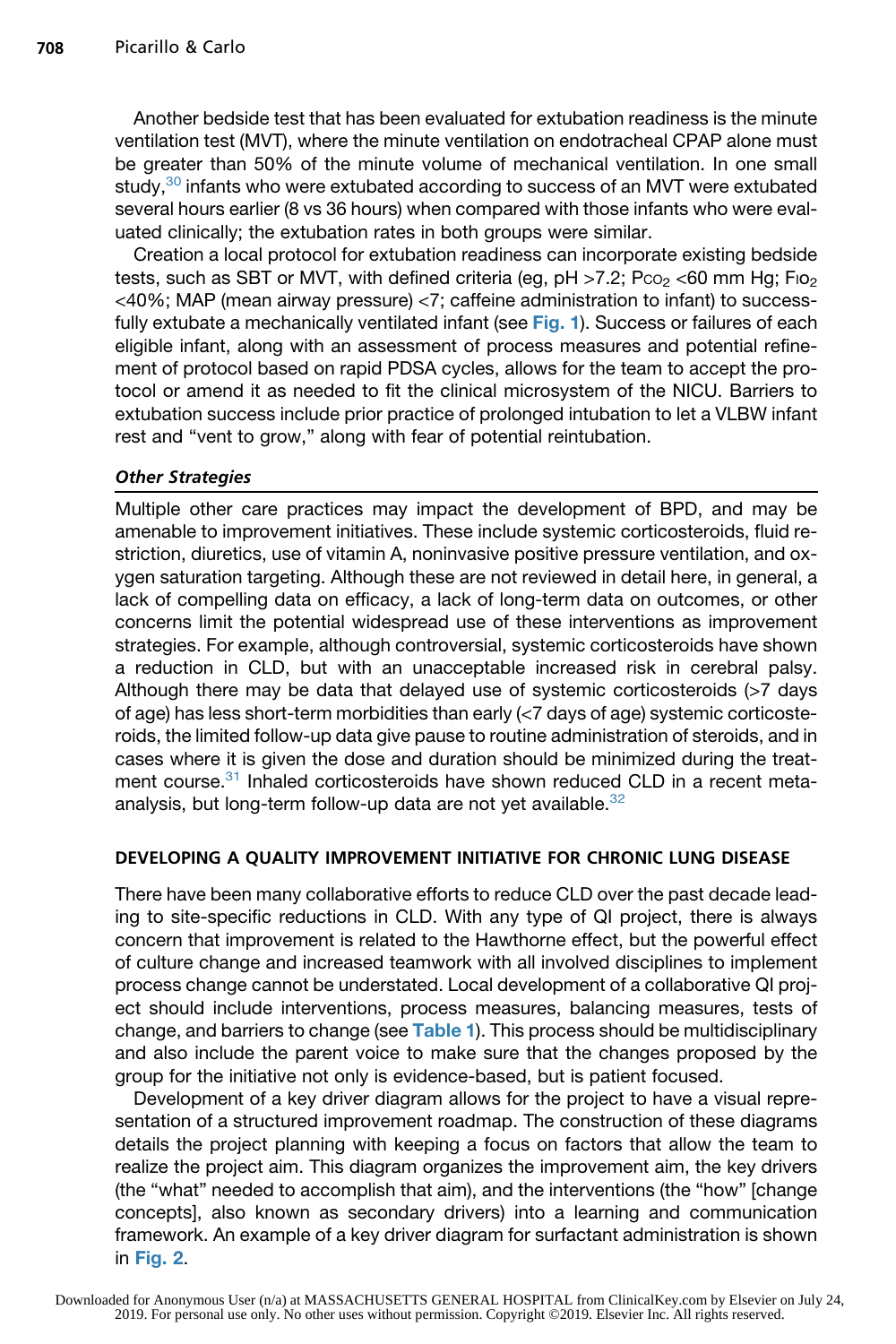<span id="page-8-0"></span>

Fig. 2. Example of <sup>a</sup> key driver diagram for surfactant administration. PDSA, Plan, Do, Study, Act; VON, Vermont-Oxford Network.

Chronic Lung Disease

Chronic Lung Disease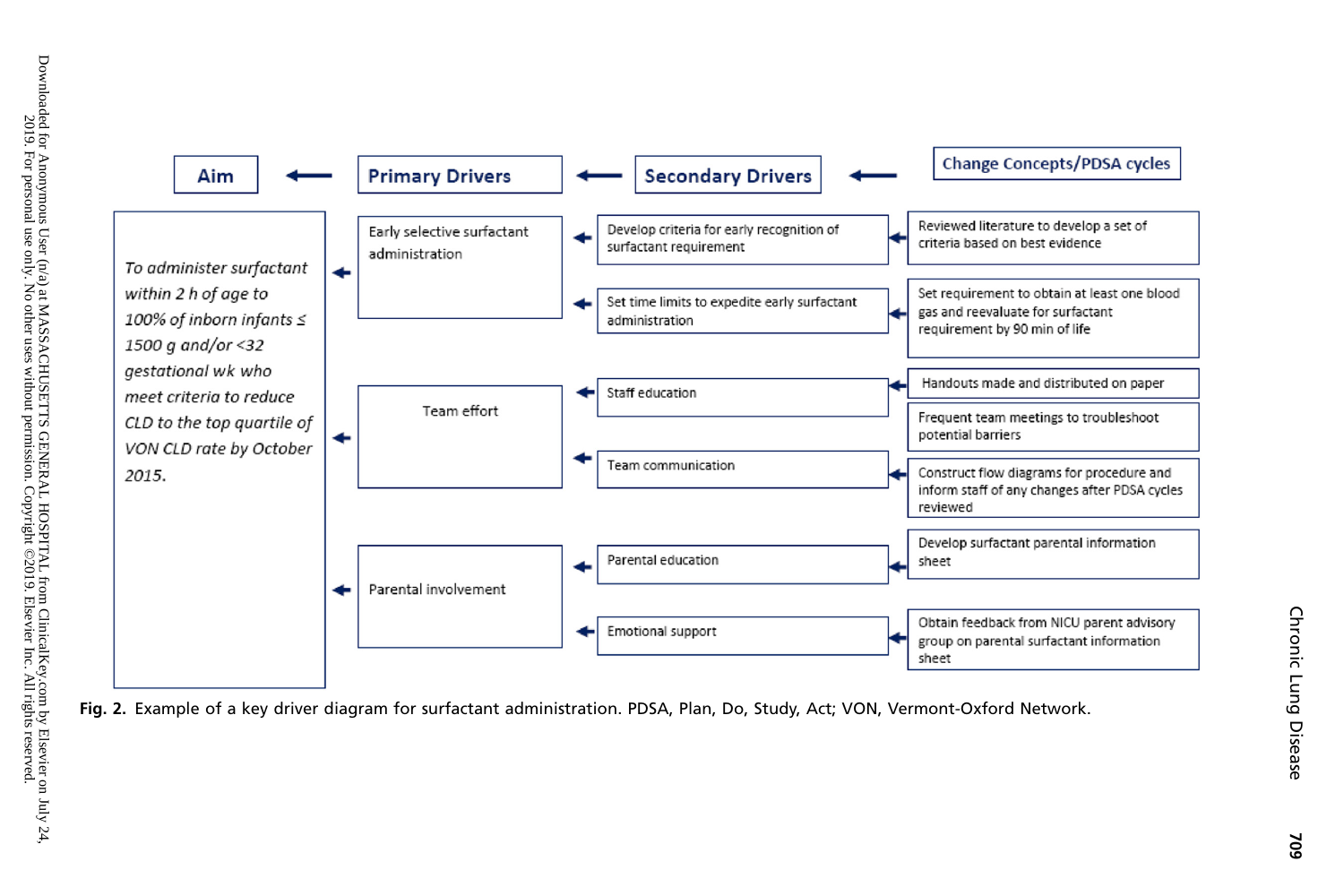#### <span id="page-9-0"></span>Examples of Quality Improvement Initiatives

A large cluster-randomized trial performed by the National Institute of Child Health and Human Development Neonatal Research Network for prevention of CLD in infants less than 1250 g saw no improvement in survival free of CLD in a cohort of greater than 4000 patients. The centers that were randomized to the intervention group included adoption of PBPs from the benchmark centers that were recognized for having high rates of CLD-free survival in this population. The authors believed that although the intervention centers adopted care practice from benchmark institutions, the possibility of no significant decrease in the outcome may have been because there was only weak evidence supporting some of the new practices that were introduced.<sup>[6](#page-10-0)</sup>

Conversely, in the Vermont-Oxford Breathsavers group, 19 hospitals participated in the adoption of PBPs during a 2-year collaborative QI project, consisting of close to 3600 VLBW infants during the collaborative time periods. Most (15 of 19) hospitals saw a decrease in the CLD rates during this project, and the pooled data across the collaborative demonstrated a statistically significant reduction in CLD rates and a statistically significant increase in VLBW infants who survived free of CLD.<sup>8</sup>

In addition, there have been publications of single-center experiences that have demonstrated reduction in CLD rates by implementation of pre-existing PBPs in addition to site-specific improvement bundles. One center instituted a bundle of practices to reduce CLD, including a site visit to a nearby NICU with a low CLD rate. By the addition of a series of new practices around respiratory care, this NICU was able to achieve a 50% reduction (46.5% to 20.5%) in rates of CLD over a 2-year time period that was sustained.<sup>[7](#page-10-0)</sup> Another center implemented five PBPs centered around noninvasive ventilation (bubble CPAP) and strict intubation and extubation criteria and demon-strated a reduction in CLD rates from 17% preintervention to 8% postintervention.<sup>[19](#page-10-0)</sup>

#### SUMMARY

Rates of CLD in VLBW infants have not decreased at the same pace as other neonatal morbidities during the past 20 years. Multifactorial causes of CLD make this common morbidity difficult to reduce, although there have been several individual QI projects in individual NICUs that have had success, but the lessons learned in these single centers have not been adopted by most NICUs. Building on the PBPs incorporated by these NICUs that were successful in lowering their rates of CLD, a road map for lower rates of CLD exists for NICUs that are struggling with rates of CLD that are higher than they would expect.

A comprehensive QI project incorporating all or a portion of PBPs, such as the use of early CPAP, caffeine use in specific populations, selective surfactant use, minimization of the duration of mechanical ventilation, and gentle ventilation strategies, can lead to a successful reduction in CLD rates. As more and more NICUs incorporate these new strategies into their daily work, establishing protocols to ensure safe and effective ventilatory care, we believe that CLD can join the reductions seen in nosocomial infections, interventricular hemorrhage, and NEC that have been realized in VLBW infants over the past 20 years.

# **REFERENCES**

1. [Horbar JD, Edwards EM, Greenberg LT, et al. Variation in performance of](http://refhub.elsevier.com/S0095-5108(17)30054-4/sref1) [neonatal intensive care units in the United States. JAMA Pediatr 2017;171\(3\):](http://refhub.elsevier.com/S0095-5108(17)30054-4/sref1) [e164396.](http://refhub.elsevier.com/S0095-5108(17)30054-4/sref1)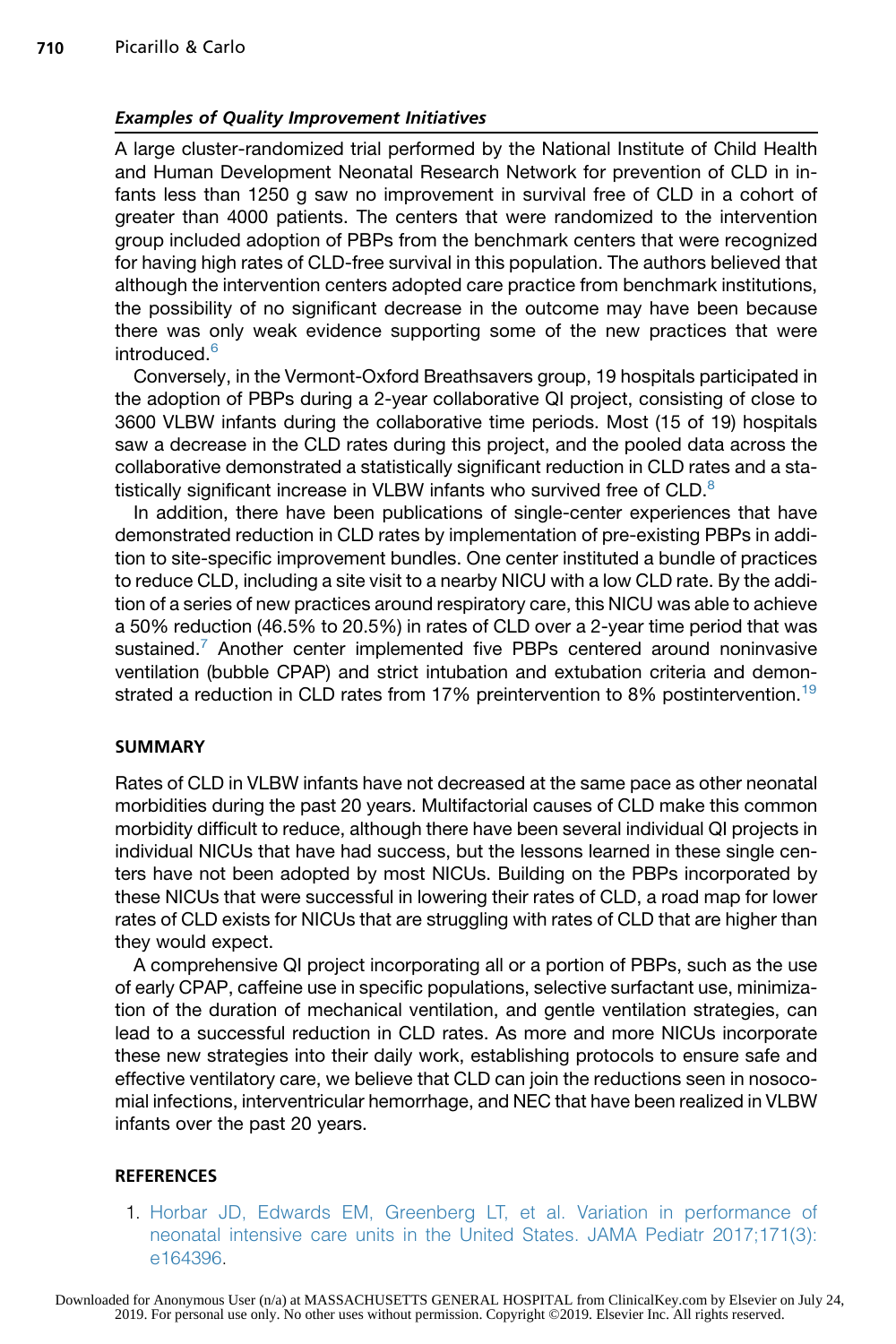- <span id="page-10-0"></span>2. [Northway WH Jr, Rosan RC, Porter DY. Pulmonary disease following respirator](http://refhub.elsevier.com/S0095-5108(17)30054-4/sref2) [therapy of hyaline-membrane disease. Bronchopulmonary dysplasia. N Engl J](http://refhub.elsevier.com/S0095-5108(17)30054-4/sref2) [Med 1967;276:357–68.](http://refhub.elsevier.com/S0095-5108(17)30054-4/sref2)
- 3. [Shennan AT, Dunn MS, Ohlsson A, et al. Abnormal pulmonary outcomes in pre](http://refhub.elsevier.com/S0095-5108(17)30054-4/sref3)[mature infants: prediction from oxygen requirement in the neonatal period. Pedi](http://refhub.elsevier.com/S0095-5108(17)30054-4/sref3)[atrics 1988;82:527–32.](http://refhub.elsevier.com/S0095-5108(17)30054-4/sref3)
- 4. [Jobe AH, Bancalari E. Bronchopulmonary dysplasia. Am J Respir Crit Care Med](http://refhub.elsevier.com/S0095-5108(17)30054-4/sref4) [2001;163\(7\):1723–9.](http://refhub.elsevier.com/S0095-5108(17)30054-4/sref4)
- 5. [Swanson J, Perlman S. Roadmap to a successful quality improvement project.](http://refhub.elsevier.com/S0095-5108(17)30054-4/sref5) [J Perinatol 2017;37\(2\):112–5.](http://refhub.elsevier.com/S0095-5108(17)30054-4/sref5)
- 6. [Walsh M, Laptook A, Kazzi SN, et al. A cluster-randomized trial of benchmarking](http://refhub.elsevier.com/S0095-5108(17)30054-4/sref6) [and multimodal quality improvement to improve rates of survival free of broncho](http://refhub.elsevier.com/S0095-5108(17)30054-4/sref6)[pulmonary dysplasia for infants with birth weights of less than 1250 grams. Pedi](http://refhub.elsevier.com/S0095-5108(17)30054-4/sref6)[atrics 2007;119\(5\):876–90](http://refhub.elsevier.com/S0095-5108(17)30054-4/sref6).
- 7. [Birenbaum H, Dentry A, Cirelli J, et al. Reduction in the incidence of chronic lung](http://refhub.elsevier.com/S0095-5108(17)30054-4/sref7) [disease in very low birth weight infants: results of a quality improvement process](http://refhub.elsevier.com/S0095-5108(17)30054-4/sref7) [in a tertiary level NICU. Pediatrics 2009;123:44–50.](http://refhub.elsevier.com/S0095-5108(17)30054-4/sref7)
- 8. [Payne NR, LaCorte M, Sun S, et al, Breathsavers Group. Evaluation and develop](http://refhub.elsevier.com/S0095-5108(17)30054-4/sref8)[ment of potentially better practices to reduce bronchopulmonary dysplasia in](http://refhub.elsevier.com/S0095-5108(17)30054-4/sref8) [very low birth weight infants. Pediatrics 2006;118\(Suppl 2\):S65–72.](http://refhub.elsevier.com/S0095-5108(17)30054-4/sref8)
- 9. [Stoll BJ, Hansen NI, Bell EF, et al. Neonatal outcomes of extremely preterm infants](http://refhub.elsevier.com/S0095-5108(17)30054-4/sref9) [from the NICHD neonatal research network. Pediatrics 2010;126\(3\):443–56.](http://refhub.elsevier.com/S0095-5108(17)30054-4/sref9)
- 10. [Isayama T, Lee SK, Mori R, et al, Canadian Neonatal Network, Neonatal Research](http://refhub.elsevier.com/S0095-5108(17)30054-4/sref10) [Network of Japan. Comparison of mortality and morbidity of very low birth weight](http://refhub.elsevier.com/S0095-5108(17)30054-4/sref10) [infants between Canada and Japan. Pediatrics 2012;130\(4\):e957–65](http://refhub.elsevier.com/S0095-5108(17)30054-4/sref10).
- 11. [Institute of Medicine \(IOM\). Crossing the quality chasm: a new health system for](http://refhub.elsevier.com/S0095-5108(17)30054-4/sref11) [the 21st century. Washington, DC: National Academy Press; 2001](http://refhub.elsevier.com/S0095-5108(17)30054-4/sref11).
- 12. [Horbar JD, Plsek PE, Leahy K, NIC/Q 2000. NIC/Q 2000: establishing habits for](http://refhub.elsevier.com/S0095-5108(17)30054-4/sref12) [improvement in neonatal intensive care units. Pediatrics 2003;111\(4 Pt 2\):](http://refhub.elsevier.com/S0095-5108(17)30054-4/sref12) [e397–410.](http://refhub.elsevier.com/S0095-5108(17)30054-4/sref12)
- 13. [SUPPORT Study Group of the Eunice Kennedy Shriver NICHD Neonatal](http://refhub.elsevier.com/S0095-5108(17)30054-4/sref13) [Research Network, Finer NN, Carlo WA, et al. Early CPAP versus surfactant in](http://refhub.elsevier.com/S0095-5108(17)30054-4/sref13) [extremely preterm infants. N Engl J Med 2010;362\(21\):1970–9](http://refhub.elsevier.com/S0095-5108(17)30054-4/sref13).
- 14. [Verder H, Albertsen P, Ebbesen F, et al. Nasal continuous positive airway pres](http://refhub.elsevier.com/S0095-5108(17)30054-4/sref14)[sure and early surfactant therapy for respiratory distress syndrome in newborns](http://refhub.elsevier.com/S0095-5108(17)30054-4/sref14) [of less than 30 weeks' gestation. Pediatrics 1999;103:E24.](http://refhub.elsevier.com/S0095-5108(17)30054-4/sref14)
- 15. Schmölzer GM, Kumar M, Pichler G, et al. Non-invasive versus invasive respira[tory support in preterm infants at birth: systematic review and meta-analysis \[re](http://refhub.elsevier.com/S0095-5108(17)30054-4/sref15)[view\]. BMJ 2013;347:f5980 \[Erratum appears in BMJ 2014;348:g58\].](http://refhub.elsevier.com/S0095-5108(17)30054-4/sref15)
- 16. [Morley CJ, Davis PG, Doyle LW, et al, COIN Trial Investigators. Nasal CPAP or](http://refhub.elsevier.com/S0095-5108(17)30054-4/sref16) [intubation at birth for very preterm infants. N Engl J Med 2008;358:700–8.](http://refhub.elsevier.com/S0095-5108(17)30054-4/sref16)
- 17. [Dunn MS, Kaempf J, de Klerk A, et al, Vermont Oxford Network DRM Study](http://refhub.elsevier.com/S0095-5108(17)30054-4/sref17) [Group. Randomized trial comparing 3 approaches to the initial respiratory man](http://refhub.elsevier.com/S0095-5108(17)30054-4/sref17)[agement of preterm neonates. Pediatrics 2011;128\(5\):e1069–76.](http://refhub.elsevier.com/S0095-5108(17)30054-4/sref17)
- 18. [Rojas-Reyes MX, Morley CJ, Soll R. Prophylactic versus selective use of surfac](http://refhub.elsevier.com/S0095-5108(17)30054-4/sref18)[tant in preventing morbidity and mortality in preterm infants. Cochrane Database](http://refhub.elsevier.com/S0095-5108(17)30054-4/sref18) [Syst Rev 2012:CD000510](http://refhub.elsevier.com/S0095-5108(17)30054-4/sref18).
- 19. [Levesque BM, Kalish LA, LaPierre J, et al. Impact of implementing 5 potentially](http://refhub.elsevier.com/S0095-5108(17)30054-4/sref19) [better respiratory practices on neonatal outcomes and costs. Pediatrics 2011;](http://refhub.elsevier.com/S0095-5108(17)30054-4/sref19) [128\(1\):e218–26](http://refhub.elsevier.com/S0095-5108(17)30054-4/sref19).

Downloaded for Anonymous User (n/a) at MASSACHUSETTS GENERAL HOSPITAL from ClinicalKey.com by Elsevier on July 24,<br>2019. For personal use only. No other uses without permission. Copyright ©2019. Elsevier Inc. All rights re